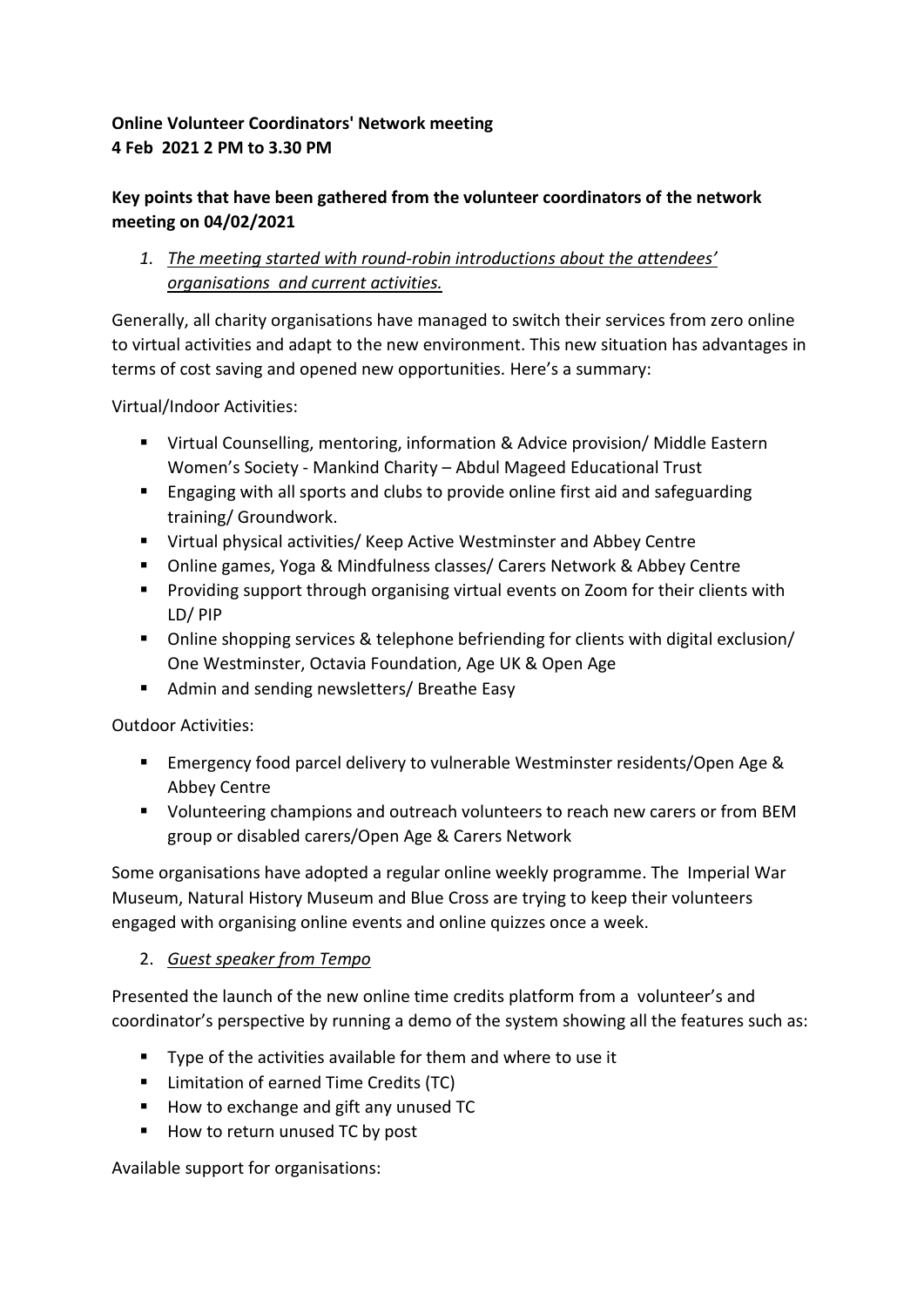- Slides will be shared about what is TC and how to benefit from it
- Series of Q&A answering practical questions
- Brochures on how the system works
- Next training session on 25 February
- Future possibility of rremote delivery project management training sessions

## *3. Group discussion:*

- How are you recruiting volunteers at the moment? What are the useful sources of recruitment in addition to One Westminster and Westminster Connects?
- What has been most effective method of recruiting during Covid 19?
- Where do you refer or signpost unsuccessful volunteers to?

Considering the above discussion points, suggestions were proposed as follows:

- The main source for finding volunteers at the moment is Westminster Connects/ many volunteers haven't a placement yet.
- Colleges, charity jobs, Do It. life and Team London and corporate partners
- Time to Spare App an be used not only to recruit but also monitor and report
- Next Door App, which is similar to Neighbourhood Watch, to target local volunteers

In conclusion, organisations use the recruitment method that works for then and they will signpost to other organisations if they have sufficient volunteers to fulfil the role or signpost unsuccessful volunteers to similar organisations that run similar programmes.

*List of attendees: see next page:*